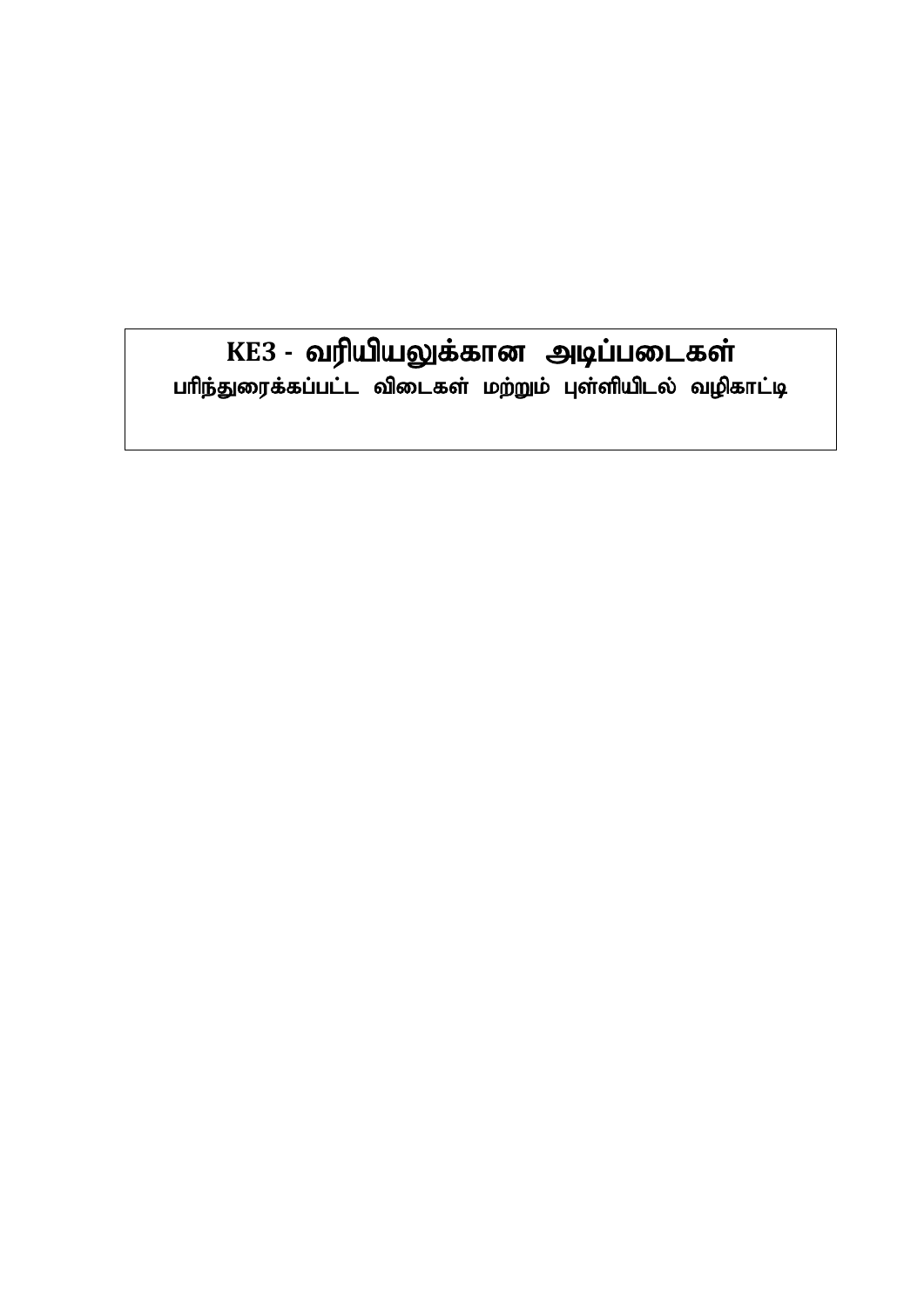# **ป<sup>ุ</mark>ทิญ 1</mark>**</sup>

வினா $01$ 

**1(a)**

1.1.

கற்றல் வெளிப்பா $f$ ):  $1.1.1$  வரியியலின் பொருளாதார மற்றும் சமூகத் தொழிற்பாடுகளை அறிதல்

சரியான விடை $: A$ 

சமத்துவம், விருத்திமுறை, எளிமைத் தன்மை, நிச்சயத் தன்மை

#### 1.2.

்கற்றல் வெளிப்பாடு:<br>2.2.3 ஏனைய வருமான மூலங்களில் இருந்து நியதிச் சட்ட வருமானத்தினை fzpg;gpLjy; (thlif> Njwpa Mz;Lg;ngWkjp> tl;b> gq;F ,yhgq;fs;> கொகை, சூதாட்டத்திலிருந்தான வெற்றி மற்றும் ஏனைய வருமான மூலகத்திலிருந்து)

சரியான விடை $: C$ 

கண்டி நகரில் உள்ள வதிவிட இல்லம் ஒன்றில் இருந்து பெற்ற தேறிய வாடகை வருமானம் ரூபா 1,800,000

#### 1.3.

| கற்றல் வெளிப்பாடு:                                                |                                                         |  |  |
|-------------------------------------------------------------------|---------------------------------------------------------|--|--|
| 3.1.4  சிறிய மற்றும் நடுத்தர அளவிலான கம்பனிக்கான மொத்த வருமான வரி | மற்றும் மிகுதி வருமான வரியினைக் கணிப்பிட்டு விளக்குதல். |  |  |

சரியான விடை $: D$ 40%

#### 1.4.

|       | கற்றல் வெளிப்பாடு: |                                                                                          |     |            |           |             |
|-------|--------------------|------------------------------------------------------------------------------------------|-----|------------|-----------|-------------|
| 4.4.1 |                    | "சுய மதிப்பீட்டின்" அடிப்படையில் உரிய திகதியில் வரி செலுத்தும்                           |     |            |           |             |
| 4.1.1 | தனிநபர்            | பொறுப்பு தொடர்பாக விளக்குதல்.<br>அல்லது<br>சமர்ப்பிப்பதற்கான சந்தர்ப்பங்களை குறிப்பிடல். | ஒரு | கம்பனியின் | "வருமானத் | திரட்டினை'' |

சரியான விடை $: C$ 30 செப்டம்பர் 2016 மற்றும் 30 நவம்பர் 2016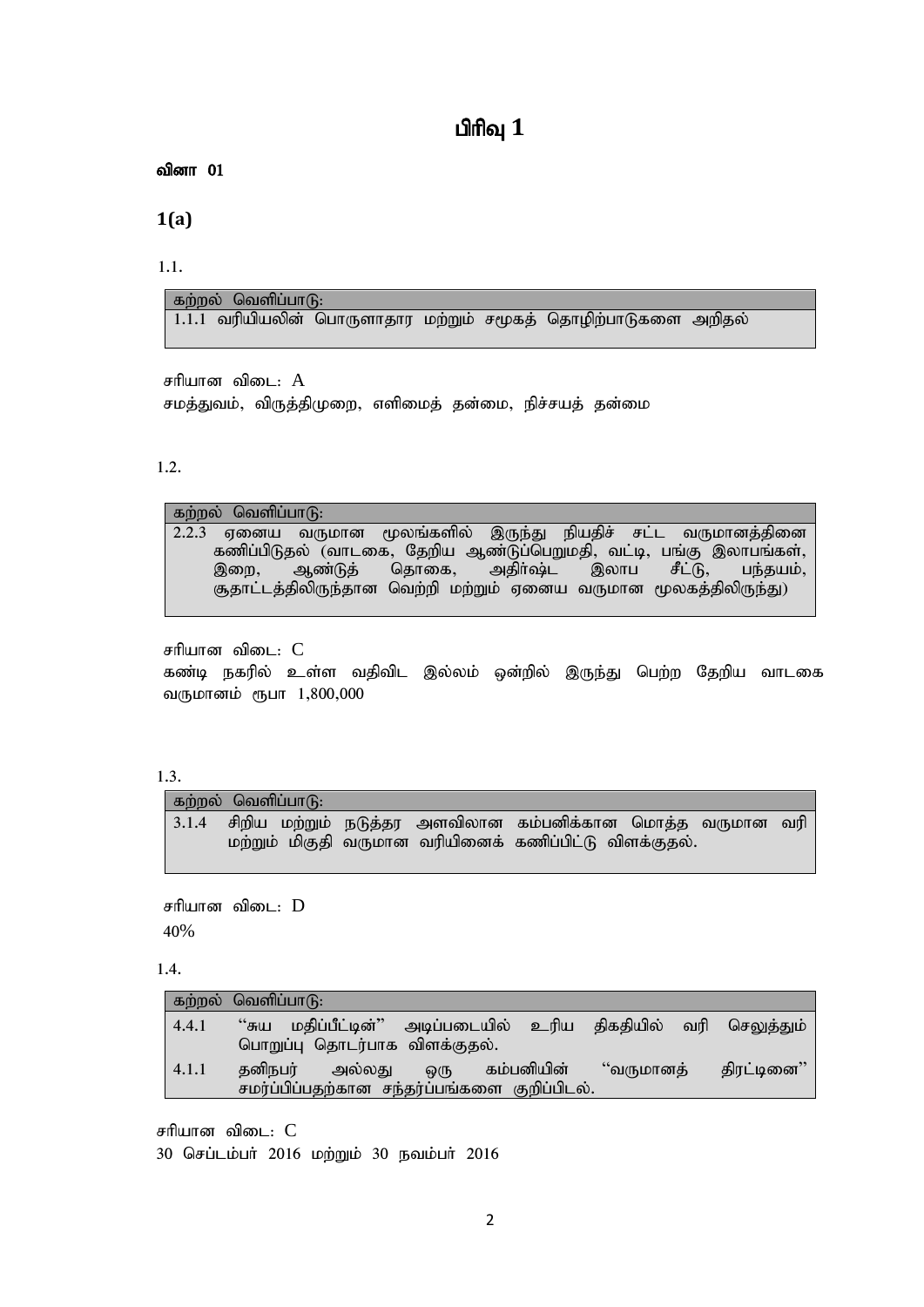1.5.

#### கற்றல் வெளிப்பாடு:

|  |  | 5.2.1 சிறிய அல்லது நடுத்தர வியாபாரத்தினது தேசத்தை கட்டி எழுப்பும் வரியின் |  |  |  |
|--|--|---------------------------------------------------------------------------|--|--|--|
|  |  | (NBT) பிரயோகங்களை பதிவு செய்வதற்கான அளவுகோலுடன் விளக்குதல்.               |  |  |  |

சரியான விடை:  $A$  $(ThLIT. 3,800,000)$ 

### **1(b)**

1.6.

### $\overline{\text{adj}}$ றல் வெளிப்பா $\overline{\text{G}}$ :

 $1.2.1$  இலங்கையில் பின்வரும் வரி தொடர்பான அதிகாரமுடைய நிறுவனங்களின் ்வகிபாகம் வருமான வரி திணைக்களம், மாகாண வருமானத் திணைக்களம், சுங்கத் திணைக்களம் மற்றும் கலால் வரி திணைக்களம்

- 1. உள்நாட்டு இறைவரித் திணைக்களம்
- 2. மாகாண வருமானவரித் திணைக்களங்கள்
- 3. சுங்கத் திணைக்களம்
- 4. கலால் வரித் திணைக்களம்

### 1.7.

 $\overline{\text{adj}}$ றல் வெளிப்பா $\overline{\text{G}}$ :

 $2.2.3$  ஏனைய வருமான மூலத்திலிருந்து நியதிச் சட்ட வருமானத்தினை கணிப்பிடுதல் (வாடகை, தேறிய ஆண்டுப் பெறுமதி, வட்டி, பங்கு இலாபங்கள், இறை, ஆண்டுத் தொகை, அதிா்ஷ்ட இலாப சீட்டு, பந்தயம், சூதாட்டத்திலிருந்தான வெற்றி மற்றும் ஏனைய வருமான மூலகத்திலிருந்து)

1. சட்ட நியதிப் படியான வாடகை வருமானம் = ரூபா. $180,000$ செய்கை.

| மொத்த வாடகை                                            | 25,000 x 12   | = $\tau$ நபா. 300,000 (¼ புள்ளி)          |
|--------------------------------------------------------|---------------|-------------------------------------------|
| கழிக்க: சோலைவரிகள்                                     | 200,000 x 30% | <u>=ரூபா. (60,000)</u> (¼புள்ளி)          |
|                                                        |               | $=$ (Ђит. 240,000                         |
| கழிக்க: திருத்த விடுதொகை $240,000 \text{ x } 25\%$     |               | <u>=ரூபா. (60,000)</u> (¼புள்ளி)          |
| தேறிய வாடகை                                            |               | =ரூபா <u>. 180,000</u> (¼புள்ளி)          |
|                                                        |               |                                           |
| சோலைவரி மதிப்பீடு                                      |               | $=$ ரூபா.200,000 (¼புள்ளி)                |
| கழிக்க: திருத்த விடுதொகை $200,\!000\,\mathrm{x}\,25\%$ |               | <u>=ரூபா. (50,000)</u> (¼புள்ளி)          |
| தேறிய ஆண்டுப் பெறுமதி                                  |               | =ரூபா <u>. 150,000</u> [¼ <b>புள்ளி</b> ) |
|                                                        |               |                                           |

வரிவிதி வாடகை வருமானம் ரூபா. 180,000 (தேறிய வாடகை) (1⁄4**புள்ளி**)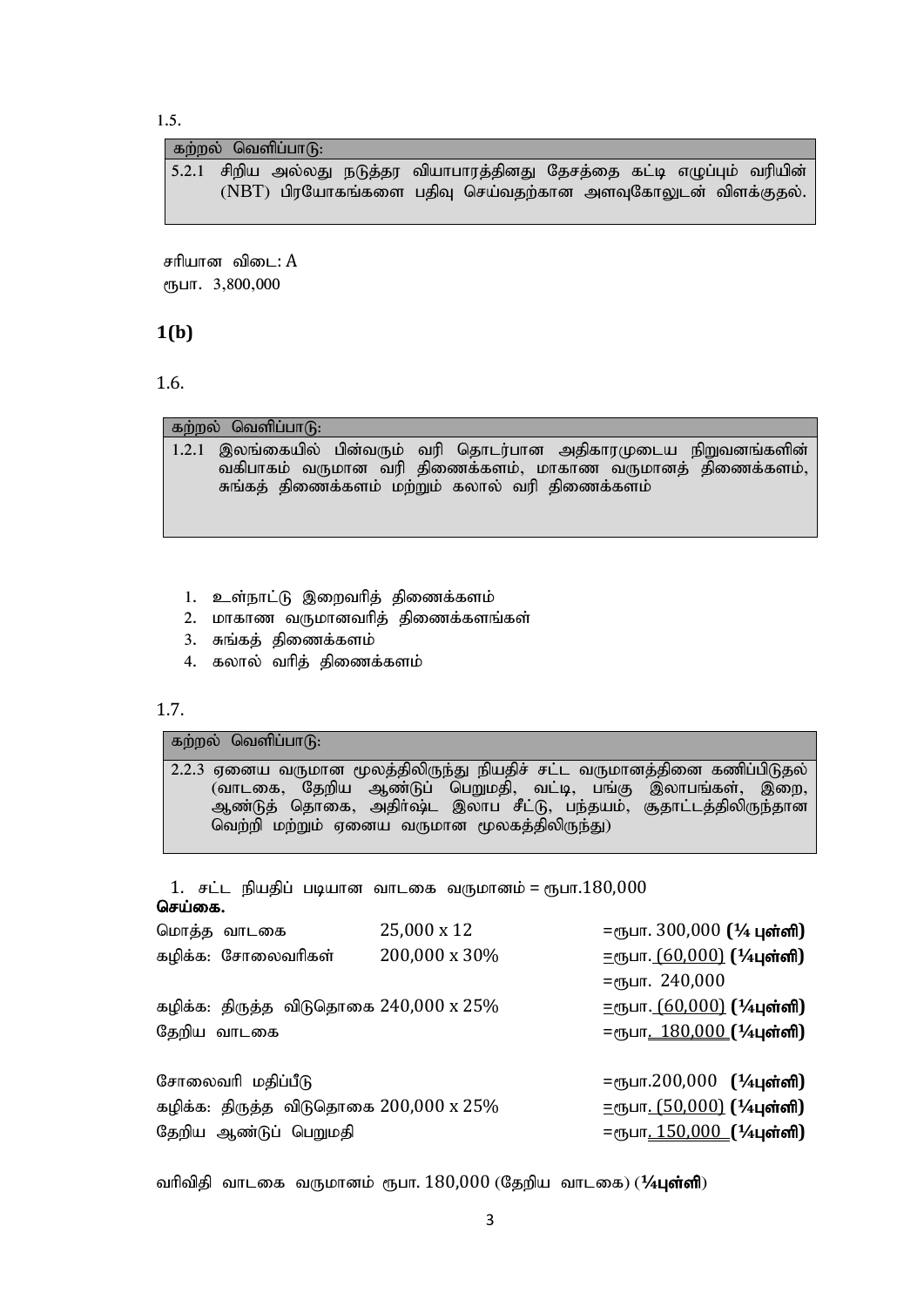1.8.

| கற்றல் வெளிப்பாடு: |                                                                      |  |  |  |
|--------------------|----------------------------------------------------------------------|--|--|--|
|                    | 2.2.1 மூலதன சொத்துக்களின் அகற்றல் மற்றும் மூலதன விடு தொகை மற்றும்    |  |  |  |
|                    | அனுமதிக்கப்பட்ட மற்றும் அனுமதிக்கப்படாத செலவுகளைக் கருத்தில் எடுத்து |  |  |  |
|                    | சிறிய அல்லது நடுத்தர அளவிலான வாணிபம், வியாபாரம், உயா் தொழில்         |  |  |  |
|                    | அல்லது கண்ணியத் தொழிலிருந்தான நியதிச் சட்ட வருமானத்தினை              |  |  |  |
| கணிப்பிடுதல்       |                                                                      |  |  |  |

சொத்து அகற்றலிலான இலாபம் / நட்டம் = ரூபா.  $120,000$ 

| செய்கை (ரூபா.) |                                                        |
|----------------|--------------------------------------------------------|
| இலாபம்         | = (விற்பனை விலை — வரிக்கான குறைத்து எழுதிய பெறுமதி)    |
| விற்பனை விலை   | $= 520,000$ ( ½ புள்ளி)                                |
| வரி. கு. எ. பெ | =2,000,000-(2,000,000 х 20% х 4 வருடங்கள்) ( 1 புள்ளி) |
|                | $= 400,000$                                            |
| இலாபம்         | $= 520,000 - 400,000$ ( ½ புள்ளி)                      |
|                | $= 120,000$                                            |

## 1.9.

# கற்றல் வெளிப்பா $\mathsf{G}:$

4.4.5 வருமானவரி சட்டத்தின் கீழ் காணப்படுகின்ற அறவீட்டு செயற்பாடுகளை நிரல்படுத்தல்

### 1.

- a. வரி சேகரிப்பாளர் ஒருவரை நியமித்து அசையும் சொத்துக்களைக் கையகப் படுத்தி அவற்றை விற்பனை செய்வதன் மூலம் பெற வேண்டிய வரிகளை ஈடு செய்தல்
- b. நீதிவான் ஒருவா் முன்பாக சட்ட நடவடிக்கை மேற்கொண்டு தண்டப்பண வடிவில் வரித் தொகைகளைப் பெற்றுக் கொள்ளல்
- c. நீதிவான் நீதிமன்றின் ஊடாக காவல்துறை மா அதிபருக்கு அறிவித்தல் ஒன்றை வழங்கி நாட்டை விட்டு வெளியேறுவதனைத் தடுத்தல்

(ஒவ்வொன்றுக்கும் 1 புள்ளி வீதம் ஏதேனும் இரண்டு= 2 புள்ளிகள்)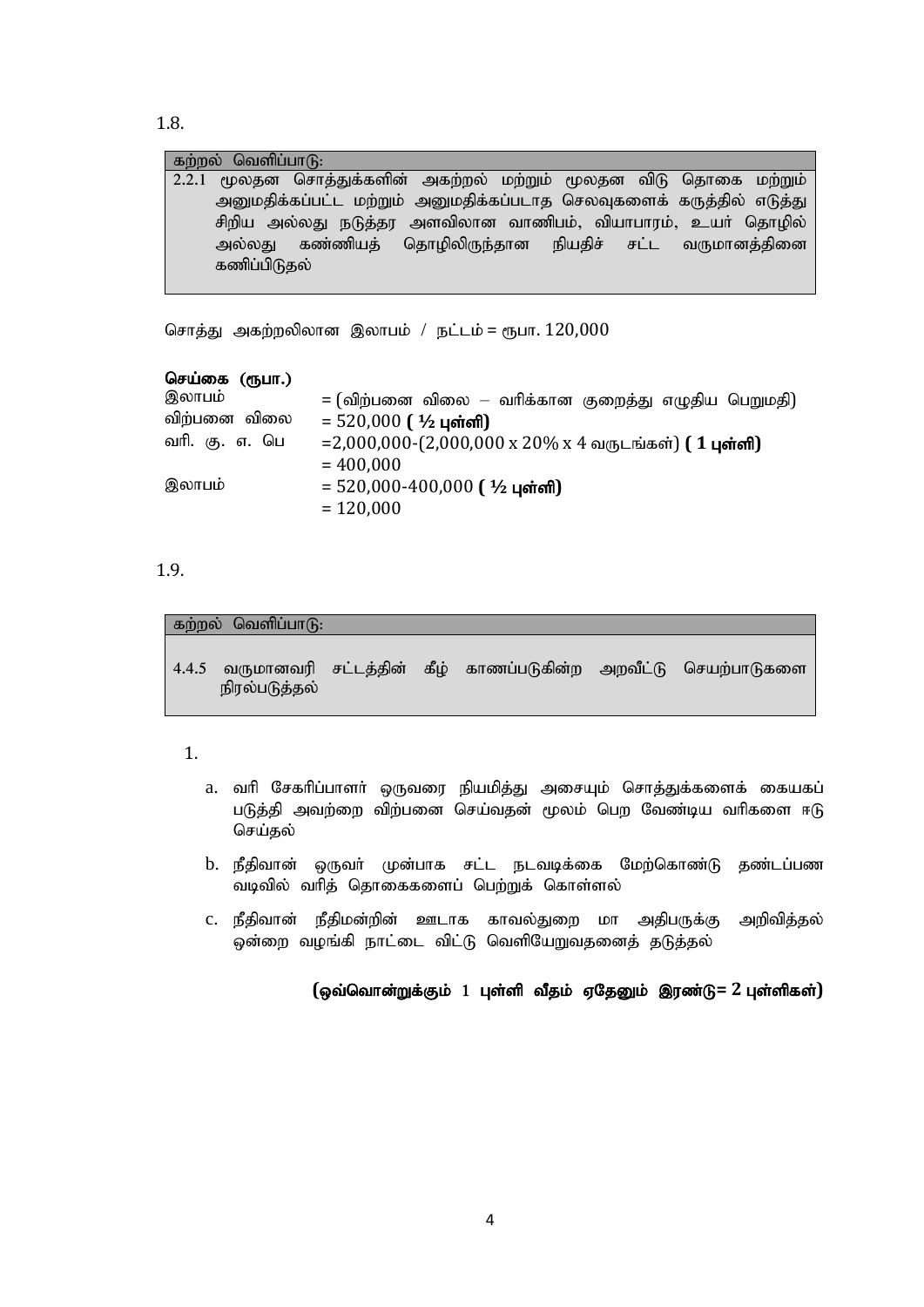1.10.

| கற்றல் வெளிப்பாடு:                                                                     |                                     |
|----------------------------------------------------------------------------------------|-------------------------------------|
| 5.1.2 சிக்கலற்ற நேரடியான சம்பவங்களைக் கொண்டு செலுத்த வேண்டிய வரியை<br>கணிப்பிடுதல்     |                                     |
| காலாண்டுக்கான செலுத்த வேண்டிய பெ. சே. வரி: ரூபா. 247,500                               |                                     |
| வெளியீட்டு வரி                                                                         |                                     |
| அல்பாவின் விற்பனை $(4,500,000 \times 11\%)$ (¼ புள்ளி)                                 | $= 495,000$ ( $\frac{1}{4}$ புள்ளி) |
|                                                                                        | <u> <math>0</math>(¼புள்ளி)</u>     |
| மொத்த வெளியீட்டு வரி                                                                   | $= 495,000$                         |
| கழிக்க:                                                                                |                                     |
| கோரக் கூடிய உள்ளீட்டு வரி (360,000 <b>(½புள்ளி)-</b> 30,000) 30,000 <b>(½புள்ளி)</b> x |                                     |
| $4.5/6$ ( $4/2$ புள்ளி)                                                                | $= (247,500)$                       |

kpFjp nrYj;j Ntz;baJ = 247,500

| பள்ளியிடல் வமிகாட்டி                       |  |
|--------------------------------------------|--|
| ஒவ்வொரு வினாவும் 2 புள்ளிகளைக் கொண்டுள்ளன. |  |
| மொத்தம் 10 பள்ளிகள்                        |  |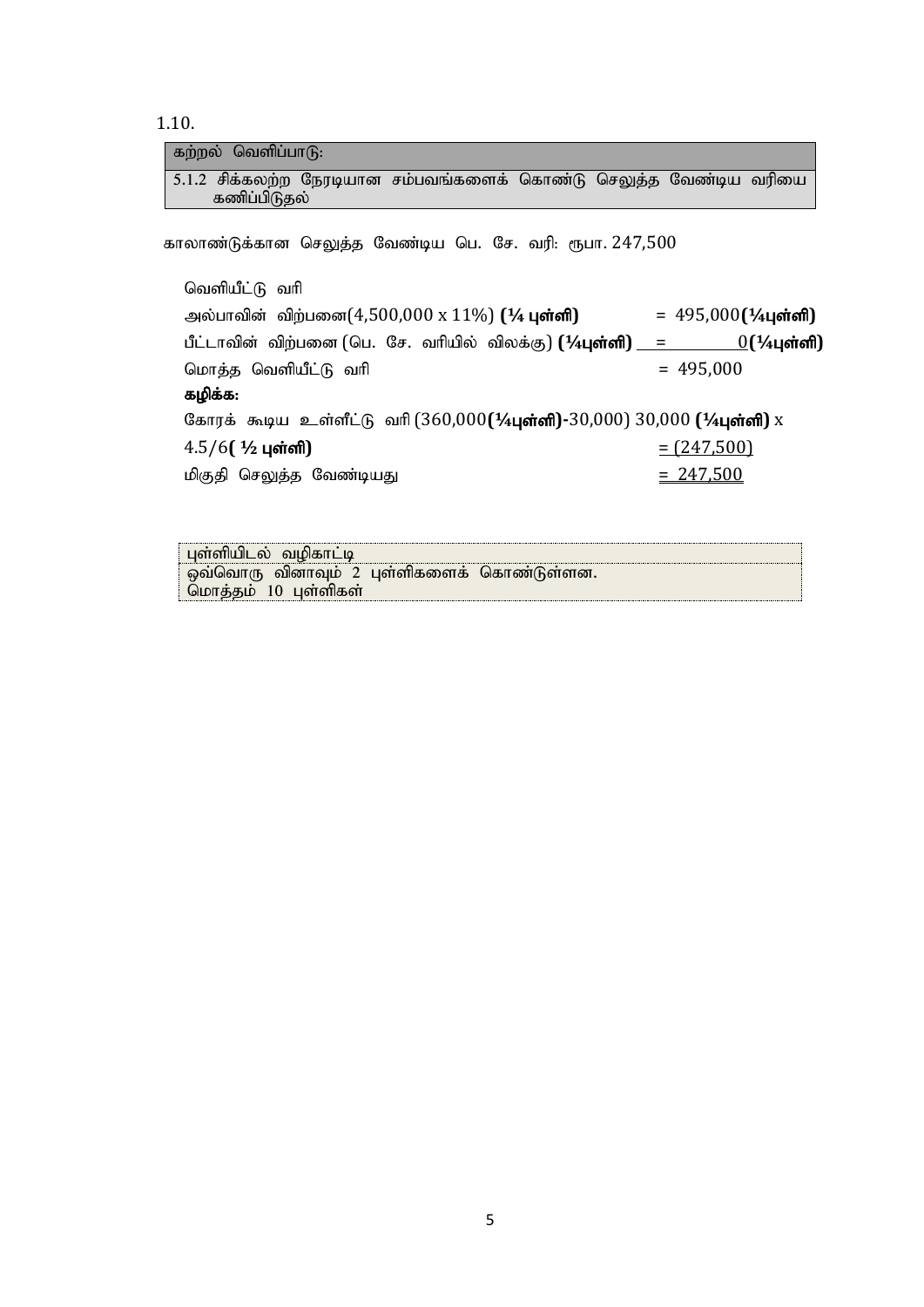# பிரிவு $2$

# வினா $\theta$ 2

| கற்றல் வெளிப்பாடு:                                                      |
|-------------------------------------------------------------------------|
| 3.1.1 வேறுபட்ட வருமான வரி வீதங்கள் பிரயோகிக்கப்படத் தக்க வேறு வகைப்பட்ட |
| கம்பனிகளை இனங்காணல்                                                     |
| 3.1.2 வாடகை, வட்டி, பங்குலாபம், வியாபாரத்தில் இருந்து கிடைக்கும் இலாபம் |
| போன்றவற்றில் இருந்து கம்பனியின் நியதிச்சட்ட வருமானத்தினைக் கணிப்பீடு    |
| செய்வதில் பிரயோகிக்கப்படும் பிரத்தியேகமான செம்மையாக்கல்களை              |
| விளக்குதல் (கம்பனிகளுக்கிடையிலான ஊடுசெயல்கள் தொடர்பான                   |
| செம்மையாக்கல்கள் நீங்கலாக.)                                             |
| 3.1.3 கேவையான நியகிச்சட்ட கமிப்பனவகள் கொடர்பாக. கம்பனி ஒன்றின் மொக்க    |

3.1.3 தேவையான நியதிச்சட்ட கழிப்பனவுகள் தொடர்பாக, கம்பனி ஒன்றின் மொத்த $\mid$ நியதிச்சட்ட வருமானம், வரி மதி வருமானம், வரி விதி வருமானத்தினைக் கணித்தல்

<sup>3.1.4</sup> சிறிய மற்றும் நடுத்தர அளவிலான கம்பனிக்கான மொத்த வருமான வரி மற்றும்  $\mid$ மிகுதி வருமான வரியினைக் கணிப்பிட்டு விளக்குதல்.

| வரையறுத்த நோமட் உற்பத்தியாளர்கள் (தனி)                            |           |             |             | புள்ளி |
|-------------------------------------------------------------------|-----------|-------------|-------------|--------|
| கம்பனி                                                            |           |             |             |        |
| வருமான வரிப் பொறுப்புக் கணிப்பீடு                                 | ரூபா.     | ரூபா.       | ரூபா.       | 1/4    |
| வரி மதி ஆண்டு 2015/2016                                           |           |             |             |        |
| சட்ட நியதிப் படியான வியாபார இலாபங்கள்                             |           |             | 100,000,000 | 1/2    |
|                                                                   |           |             |             |        |
| வட்டி வருமானம்                                                    |           |             |             |        |
| நிலையான வைப்புக்கள் மீதான வட்டி வருமானம்                          | 180,000   |             |             | 3/4    |
| கூட்டுக: நி. வை. வரிக் கழிப்பு 180,000 x 1/9                      | 20,000    |             |             |        |
| நிலையான வைப்புக்கள் மீதான மொத்த வட்டி வருமானம்                    | 200,000   | 200,000     |             |        |
| திறைசேரி உண்டியல்கள் மீதான வட்டி வருமானம்                         | 45.000    |             |             | 3/4    |
| கூட்டுக: கழிக்கப்பட்ட பெயரளவிலான வரி $45,000 \times 1/9$          | 5,000     |             |             |        |
| திறைசேரி உண்டியல்கள் மீதான மொத்த வட்டி வருமானம்                   | 50,000    | 50,000      |             |        |
| சட்ட நியதிப் படியான வட்டி வருமானங்கள்                             |           | 250,000     | 250,000     | 1/4    |
|                                                                   |           |             |             |        |
| பங்கிலாப வருமானம்                                                 |           |             |             |        |
| தேறிய பங்கிலாபப் பெறுகை (இறுதி வரி கழிக்கப்பட்டது)                | 90.000    | வரி விதிக்க |             | 1/4    |
|                                                                   |           | முடியாது    |             |        |
| வருமான வரி விலக்களிக்கப்பட்ட பங்கிலாபங்கள்                        | 50,000    | விலக்கு     |             | 1/4    |
| சட்ட நியதிப் படியான பங்கிலாப வருமானம்                             |           |             |             | 1/4    |
| மொத்த சட்ட நியதிப் படியான வருமானம்                                |           |             | 100,250,000 | 1/4    |
| கழிக்க: பிரிவு 32 இன் படியான கழிப்பனவுகள்                         |           |             |             | 1/4    |
| தொழிற்சாலை கட்டட நிா்மாணத்திற்கான வட்டிக் கொடுப்பனவு              |           | 1,200,000   |             | 1/2    |
| பங்கு வர்த்தக நட்டம் - மூலதன நட்டம் ஆகையால்                       |           |             |             | 1/2    |
| அனுமதிக்கப் படவில்லை<br>பிரிவு 32 இன் படியான மொத்தக் கழிப்பனவுகள் |           |             |             |        |
|                                                                   |           | 1,200,000   | (1,200,000) | 1/4    |
| வரி மதி வருமானம்                                                  |           |             | 99,050,000  | 1/4    |
| கழிக்க: பிரிவு 33 இன் படியான கழிப்பனவுகள்                         |           |             |             | 1/4    |
| தகைமைக் கொடுப்பனவுகளுக்கான அனுமதிப்புக்கள்                        | எல்லை     | Allowance   |             |        |
|                                                                   | வ.ம.வரு   | 500,000     |             |        |
| அங்கீகரிக்கப்பட்ட தா்ம ஸ்தாபனத்துக்கான பண<br>a)                   | இன் 1/5   |             |             | 1/2    |
| 750,000<br>வடிவ நன்கொடைகள்                                        | அல்லது    |             |             |        |
|                                                                   | 500,000   |             |             |        |
|                                                                   | ஆகியவற்றி |             |             |        |
|                                                                   | ல்        |             |             |        |
|                                                                   | குறைந்தது |             |             |        |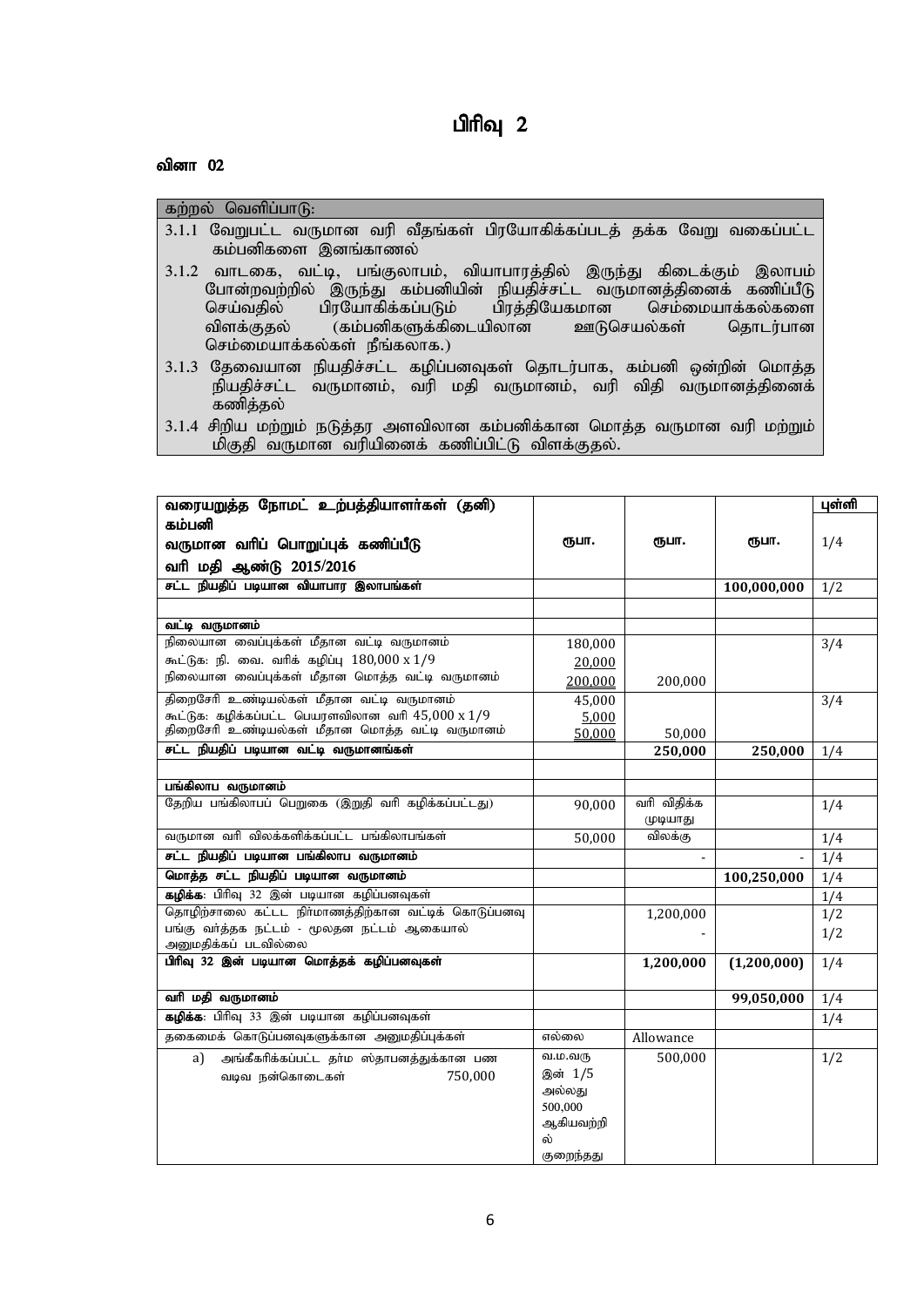| b)<br>"நமக்காக நாம்" நிதியத்துக்கான நன்கொடைகள்                                | N/A        | 400,000    |              | 1/2 |
|-------------------------------------------------------------------------------|------------|------------|--------------|-----|
| 400,000                                                                       |            |            |              |     |
|                                                                               |            |            |              |     |
| பிரிவு 33 இன் படியான மொத்தக் கழிப்பனவுகள்                                     |            | 900,000    | (900, 000)   | 1/4 |
| வரிமதி வருமானம்                                                               |            |            | 98,150,000   | 1/4 |
| வரிப் பொறுப்புக் கணிப்பீடு                                                    |            |            |              |     |
| ஏற்றுமதி இலாபத்தின் மீது 98,300,000 x 40,000,000 /                            | 39,260,000 | @12%       | 4,711,200    | 1/2 |
| 100,400,000                                                                   |            |            |              |     |
| மிகுதி வரிமதி வருமானத்தின் மீது                                               | 58,890,000 | @28%       | 16,489,200   | 1/4 |
| வரிமதி வருமாத்தின் மீதான வரி                                                  | 98,150,000 |            | 21,200,400   | 1/4 |
|                                                                               |            |            |              |     |
| பிரேரிக்கப்பட்ட பங்கிலாபத்தின் மீதான வரி                                      | 5,000,000  | @10%       | 500,000      | 1/4 |
| மொத்த வருமான வரி                                                              |            |            | 21700,400    | 1/4 |
| கழிக்க: வரிக் கழிப்பனவுகள்                                                    |            |            |              | 1/4 |
| நிலையான வைப்பு வட்டி மீது கழிக்கப்பட்ட நி.வை.வரிகள்                           |            | 20,000     |              | 1/4 |
| $(180,000 \times 1/9)$<br>திறைசேரி உண்டியல் வட்டி மீதான பெயரளவு வரிக் கழிப்பு |            | 5,000      |              | 1/4 |
| 45,000 x 1/9                                                                  |            |            |              |     |
| சுய மதிப்பீட்டில் செலுத்தப்பட்ட வரிகள்                                        |            | 18,000,000 |              | 1/4 |
| செலுத்திய பங்கிலாப வரிகள்                                                     |            | 500,000    |              | 1/4 |
| மொத்த வரிக் கழிப்பனவுகள்                                                      |            | 18,525,000 | (18,525,000) | 1/4 |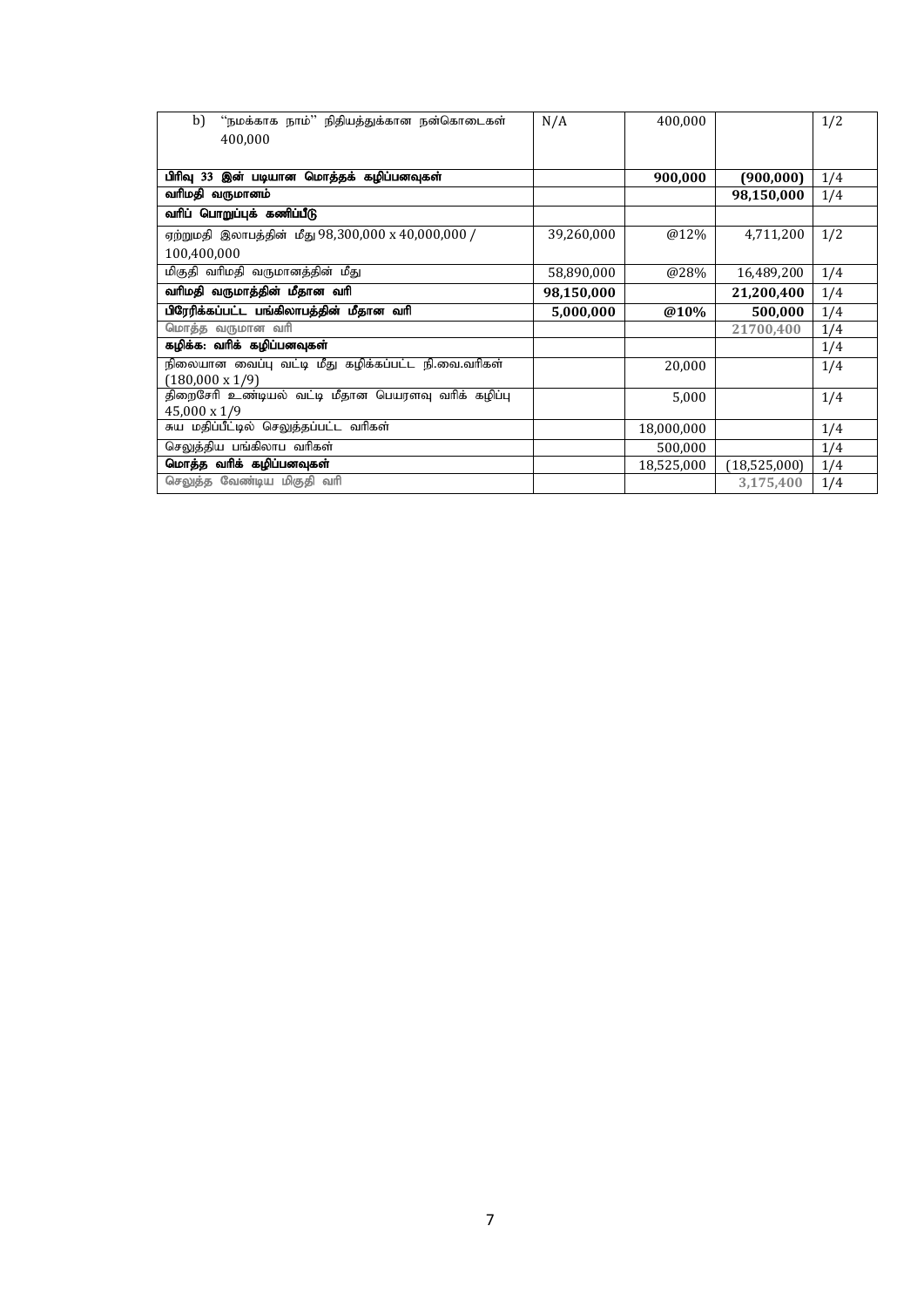# பிரிவு  $3$

#### வினா $\,$  03

கற்றல் வெளிப்பா $f$ 6:

- 2.2.1 மூலதன சொத்துக்களின் அகற்றல் மற்றும் மூலதன விடு தொகை மற்றும் அனுமதிக்கப்பட்ட மற்றும் அனுமதிக்கப்படாத செலவுகளைக் கருத்தில் எடுத்து சிறிய அல்லது நடுத்தர அளவிலான வாணிபம், வியாபாரம், உயர் தொழில் அல்லது கண்ணியத் தொழிலிருந்தான நியதிச் சட்ட வருமானத்தினை கணிப்பிடுதல்
- 2.2.2 தொழில் வருமானத்தை கணிப்பிடுதல் (எல்லா பணரீதியான மற்றும் பண ரீதியற்ற நன்மைகள் உள்ளடங்கலாக மற்றும் ஓய்வூதிய நன்மைகள்  $\overline{\mathbf{b}}$ ங்கலாக)
- 2.2.3 ஏனைய வருமான மூலத்திலிருந்து நியதிச் சட்ட வருமானத்தினை கணிப்பிடுதல்  $($ வாடகை, தேறிய ஆண்டுப்பெறுமதி, வட்டி, பங்கு இலாபங்கள், இறை, ஆண்டுத் தொகை, அதிஸ்ட இலாப சீட்டு, பந்தயம், சூதாட்டத்திலிருந்தான வெற்றி மற்றும் ஏனைய வருமான மூலகத்திலிருந்து)
- 2.2.4 இறைவரிச் சட்டத்தின் 13 ஆவது சரத்தின் கீழ் தனிநபருக்கு அல்லது மூலதன இலாபத்திற்கு பிரயோகிக்கத்தக்க நானாவித வரிவிலக்களிப்பினை இனம் காணுகல்
- $2.3.1$ . பிள்ளையினது வருமானத்தினை ஒன்று சேர்த்தல் மற்றும் சம்பந்தப்பட்ட நியதிச்சட்ட கமிப்பனவுகளை கருத்தில் எடுத்து மொத்த நியதிச்சட்ட வருமானம், வரிமதிவருமானம் மற்றும் வரிவிதி வருமானத்தை கணிப்பிடல்
- 2.4.1 ஒரு தனிநபருக்கு (காலத்துக்கு காலம் அறிமுகப்படுத்தப்பட்டுள்ள அதி கூடிய வரிவ °தங்கள் உள்ளடங்கலாக) பிரயோகிக்கத்தக்க வரிவீதங்களை இனம் காணுதல.
- 2.4.2 ஒரு தனிநபருக்கான மொத்த வருமான வரி பொறுப்பினை கணிப்பிடுதல்
- $2.4.3$  பல்வகைப்பட்ட வரிவரவுகளை கருத்தில் கொண்டு செலுத்த வேண்டிய மிகுதி வரியினை கணிப்பிடுதல்.

| திரு. உத்பால பெரேரா                                                             |           |           |       | புள்ளி        |
|---------------------------------------------------------------------------------|-----------|-----------|-------|---------------|
| வரி மதி ஆண்டு 2015/2016                                                         |           |           |       |               |
| வருமான வரிப் பொறுப்புக் கணிப்பீடு                                               | ரூபா.     | ரூபா.     | ரூபா. | $\frac{1}{4}$ |
| வேலைவாய்ப்பு வருமானம்                                                           |           |           |       |               |
| தேறிய சம்பளம்                                                                   | 1,340,000 |           |       | 1/4           |
| <b>கூட்டுக:</b> திரு. பெரேராவின் சம்பளத்தில் இருந்தான ஊ. சே.                    | 120,000   |           |       | 1/2           |
| நிதிக் கழிப்பனவு $180,000/12 \times 8$                                          | 40,000    |           |       | 1/4           |
| உழைக்கும் போது செலுத்தும் வரிக் கழிப்பனவு                                       | 1,500,000 | 1,500,000 |       | 1/4           |
| மொத்த சம்பளம்<br><i>குறிப்பு</i> : ஊ. சே. நிதிக்கான தொழில் கொள்வோரது பங்களிப்பு |           |           |       |               |
| ஓய்வு கால நன்மைகள் என்ற அடிப்படையில் வரி விதிக்கத்                              |           |           |       | 1/4           |
| தக்கவை ஆகும். 01.04.2011 முதல் வரி விலக்களிக்கப் பட்டவை.                        |           |           |       |               |
| பண்டிகைக் காலக் கொடுப்பனவுகள்                                                   |           | 50,000    |       | 1/2           |
| மீளளிப்பப்பட்ட மருத்துவச் செலவுகள்                                              |           | 60,000    |       | 1/2           |
| வீட்டு வசதி நன்மைகள்                                                            |           |           |       |               |
| (a) வாடகைப் பெறுமதி 200,000 + (200,000 x 20%)                                   | 240,000   |           |       | 1/2           |
| (b)<br>உரிமையாளருக்கு செலுத்தப்படும் மொத்த வாடகை                                | 300,000   |           |       | 1/2           |
| $(25,000 \times 12)$                                                            |           |           |       |               |
|                                                                                 | 300,000   |           |       | 1/4           |
| இரண்டிலே உயர்வானது                                                              |           |           |       |               |
| <i>குறிப்பு</i> : மொத்த சம்பளங்கள் 1.8 மில்லியனை விட குறைவானது.                 |           | 120,000   |       | 1/4           |
| ஆகவே நன்மைகளின் பெறுமதி ரூபா 120,000 க்கு                                       |           |           |       |               |
| வரையறுக்கப்பட்டுள்ளது                                                           |           |           |       |               |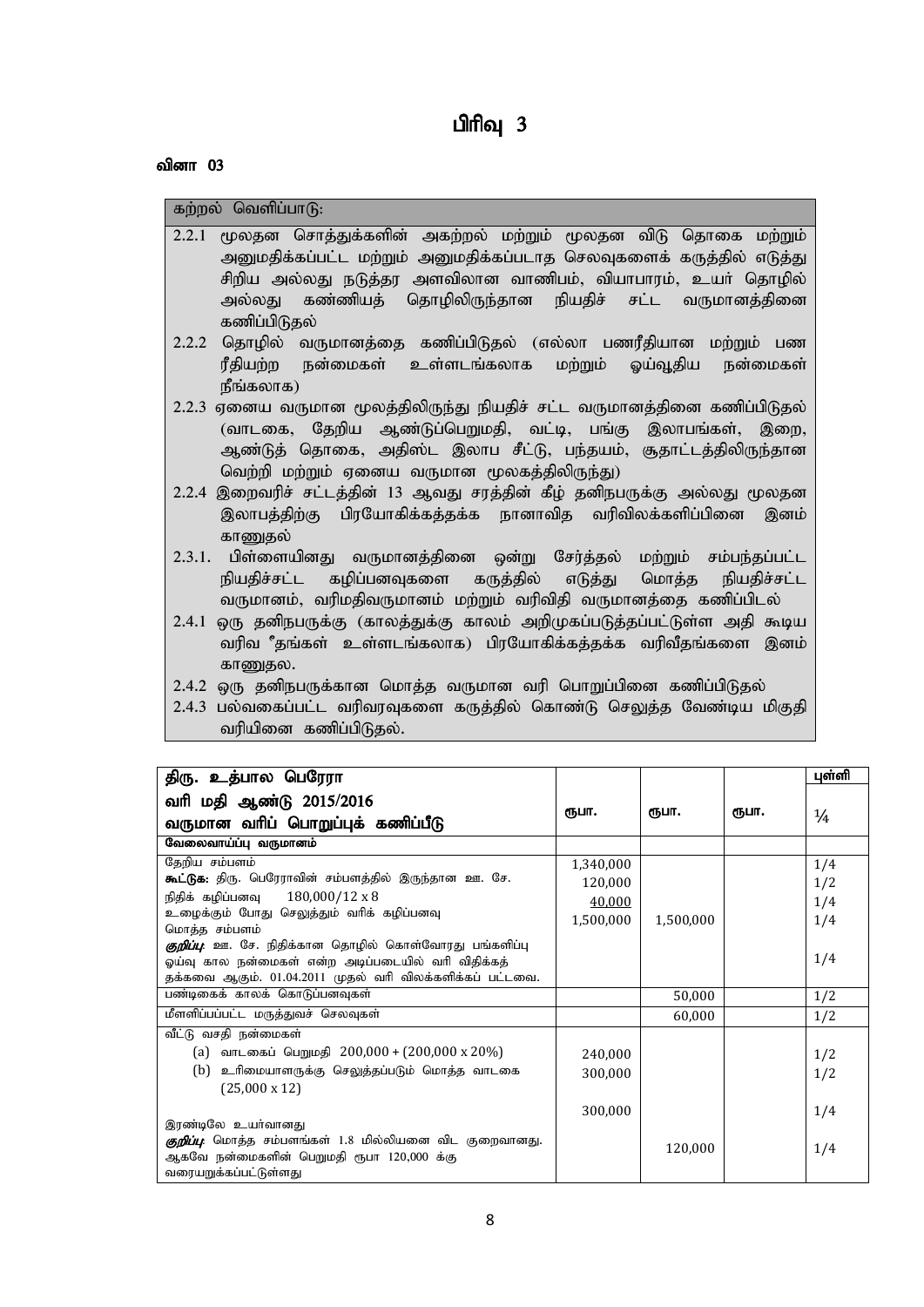| சட்ட நியதிப்படியான வேலைவாய்ப்பு வருமானம்                                                                       |           | 1,730,000           | 1,730,000 | 1/4 |
|----------------------------------------------------------------------------------------------------------------|-----------|---------------------|-----------|-----|
|                                                                                                                |           |                     |           |     |
|                                                                                                                |           |                     |           |     |
| தொழில்சார் வருமானம் - ஆலோசனைச் சேவை                                                                            |           |                     |           |     |
| தேறிய இலாபத்திலான வரி நோக்கத்துக்கான சீராக்கங்கள்                                                              | +         | $\blacksquare$      |           |     |
| தேறிய இலாபம்                                                                                                   | 600,000   |                     |           | 1/4 |
| மனைவிக்கு செலுத்தப்பட்ட சம்பளங்கள் அனுமதிக்கத் தக்க<br>செலவினம் ஆகும். இது திரு. பெரேராவின் சட்ட நியதிப்படியான |           |                     |           |     |
| வருமானத்துடன் கூட்டப்படும்.                                                                                    |           |                     |           | 1/4 |
| அச்சிடல் மற்றும் காகிதாதிகள் - முழுமையாகக் கழிக்கப்படும்                                                       |           | $\blacksquare$      |           | 1/4 |
| விளம்பரப்படுத்தல் செலவுகள்                                                                                     |           |                     |           |     |
| பதவி வெற்றிட விளம்பரம் 12,000 முழுமையாகக் கழிக்கப்படும்                                                        |           |                     |           | 1/4 |
| வர்த்தக விளம்பரம்<br>48,000 x 25%                                                                              | 12,000    |                     |           | 1/2 |
| கணனி கொள்வனவு- மூலதன செலவு                                                                                     | 80,000    |                     |           | 1/4 |
| பொழுதுபோக்கு செலவுகள் - கழிக்க முடியாது                                                                        | 20,000    |                     |           | 1/4 |
| கணக்கீட்டுத் தேய்மானம்                                                                                         | 32,000    |                     |           | 1/4 |
| மின்சாரம் மற்றும் தொலைபேசி – 80,000 x 80% தனிப்பட்டது                                                          | 64,000    |                     |           | 1/2 |
| தேய்மானக் கழிப்பனவுகள்                                                                                         |           |                     |           |     |
| தளபாடம் (2013/2014) 60,000 x 20%                                                                               |           | 12,000              |           | 1/2 |
| கணனிகள் (2015/2016) 80,000 x 25%                                                                               |           | 20,000              |           | 1/2 |
|                                                                                                                | 808,000   | 32,000              |           | 1/4 |
|                                                                                                                | (32,000)  |                     |           |     |
| சட்ட நியதிப்படியான தொழில்சாா் வருமானம்                                                                         |           |                     | 776,000   | 1/4 |
| வட்டி வருமானம்                                                                                                 |           |                     |           |     |
| நிலையான வைப்புக்கள் மீதான வட்டி (இறுதி நிறுத்தி வைத்த                                                          | 276,000   | வரி                 |           | 1/2 |
| வரி கழிக்கப் பட்டது)                                                                                           |           | விதிக்க             |           |     |
|                                                                                                                |           | முடியாது            |           |     |
| திறைசேரி உண்டியல்கள் மீதான வட்டி (இறுதி நிறுத்தி வைத்த                                                         | 90,000    | வரி                 |           | 1/2 |
| வரி கழிக்கப் பட்டது)                                                                                           |           | விதிக்க<br>முடியாது |           |     |
| சட்ட நியதிப்படியான வட்டி வருமானம்                                                                              |           |                     |           | 1/4 |
|                                                                                                                |           |                     |           |     |
| பங்கு விற்பனை வருமானங்கள்                                                                                      |           |                     |           |     |
| பங்கு விற்பனையில் இருந்தான இலாபம்                                                                              | 300,000   | ஒரு<br>வருமான       |           | 1/2 |
|                                                                                                                |           | மூலமாகக்            |           |     |
|                                                                                                                |           | கருதி வரி           |           |     |
|                                                                                                                |           | விதிக்க             |           |     |
|                                                                                                                |           | முடியாது            |           |     |
| வாடகை வருமானம்                                                                                                 |           |                     |           |     |
| 50,000 x 12<br>மொத்த வாடகை                                                                                     | 600,000   |                     |           | 1/4 |
| 200,000 x 30%<br>கழி: செலுத்திய சோலை வரி                                                                       | (60,000)  |                     |           | 1/4 |
|                                                                                                                | 540,000   |                     |           | 1/4 |
| 540,000 x 25%<br>கழி: திருத்தப் படி                                                                            | (135,000) |                     |           | 1/4 |
| தேறிய வாடகை                                                                                                    |           |                     |           | 1/4 |
|                                                                                                                | 405,000   |                     |           |     |
| சோலை வரி மதிப்பீடு                                                                                             |           |                     |           |     |
| கழி: திருத்தப் படி<br>200,000 x 25%                                                                            | 200,000   |                     |           | 1/4 |
| தேறிய ஆண்டுப் பெறுமதி                                                                                          |           |                     |           |     |
| குறிப்பு: தேறிய வாடகை தேறிய ஆண்டுப் பெறுமதியிலும்                                                              | (50,000)  |                     |           | 1/4 |
| அதிகம் ஆகையால் தேறிய வாடகை வரி விதிக்கத் தக்க                                                                  | 150,000   |                     |           | 1/4 |
| வாடகை வருமானமாகக் கொள்ளப்படும்.                                                                                |           |                     |           |     |
|                                                                                                                | 405,000   |                     |           | 1/4 |
| சட்ட நியதிப்படியான வாடகை வருமானம்                                                                              |           |                     | 405,000   | 1/4 |
| பங்கிலாப வருமானம்                                                                                              |           |                     |           |     |
| நாமல் அலகுப் பொறுப்பாட்சியில் இருந்தான பங்கிலாபம்.                                                             | 25,000    | விலக்கு             |           | 1/4 |